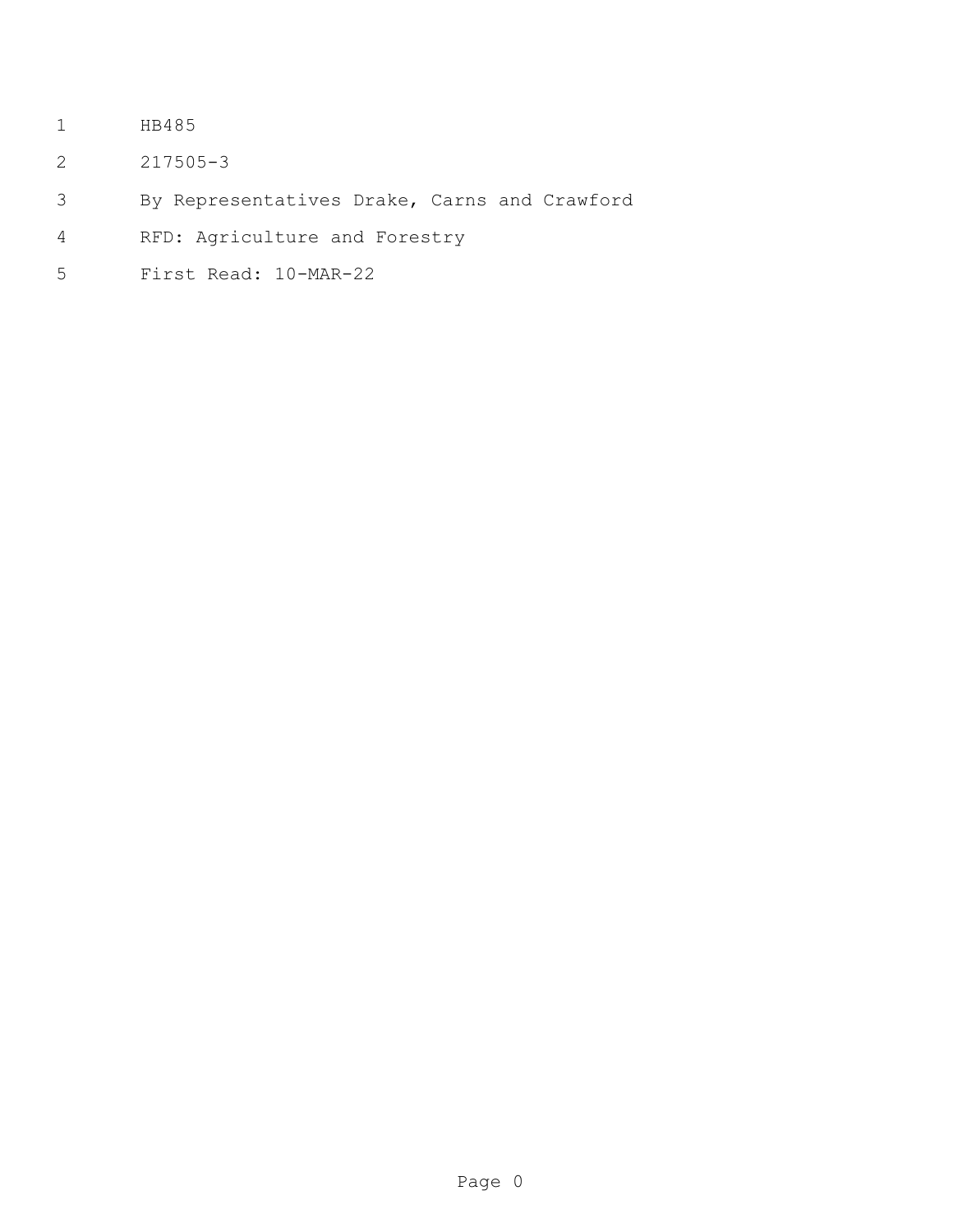217505-3:n:02/23/2022:KBB/bm LSA2022-460R2 SYNOPSIS: Under current law, an animal control officer or law enforcement officer cannot initiate an investigation of injury to livestock caused by dogs. This bill would authorize animal control officers and law enforcement officers to investigate when a dog is reported to have caused injury to livestock. This bill would make it a Class B misdemeanor for a person who fails to properly restrain a dog that is known to kill livestock and a Class C misdemeanor for a person who does not comply with an investigation by an animal control officer or law enforcement officer. This bill would repeal provisions relating to the liability of a person whose dog harms livestock. This bill would also make nonsubstantive, technical revisions to update the existing code language to current style.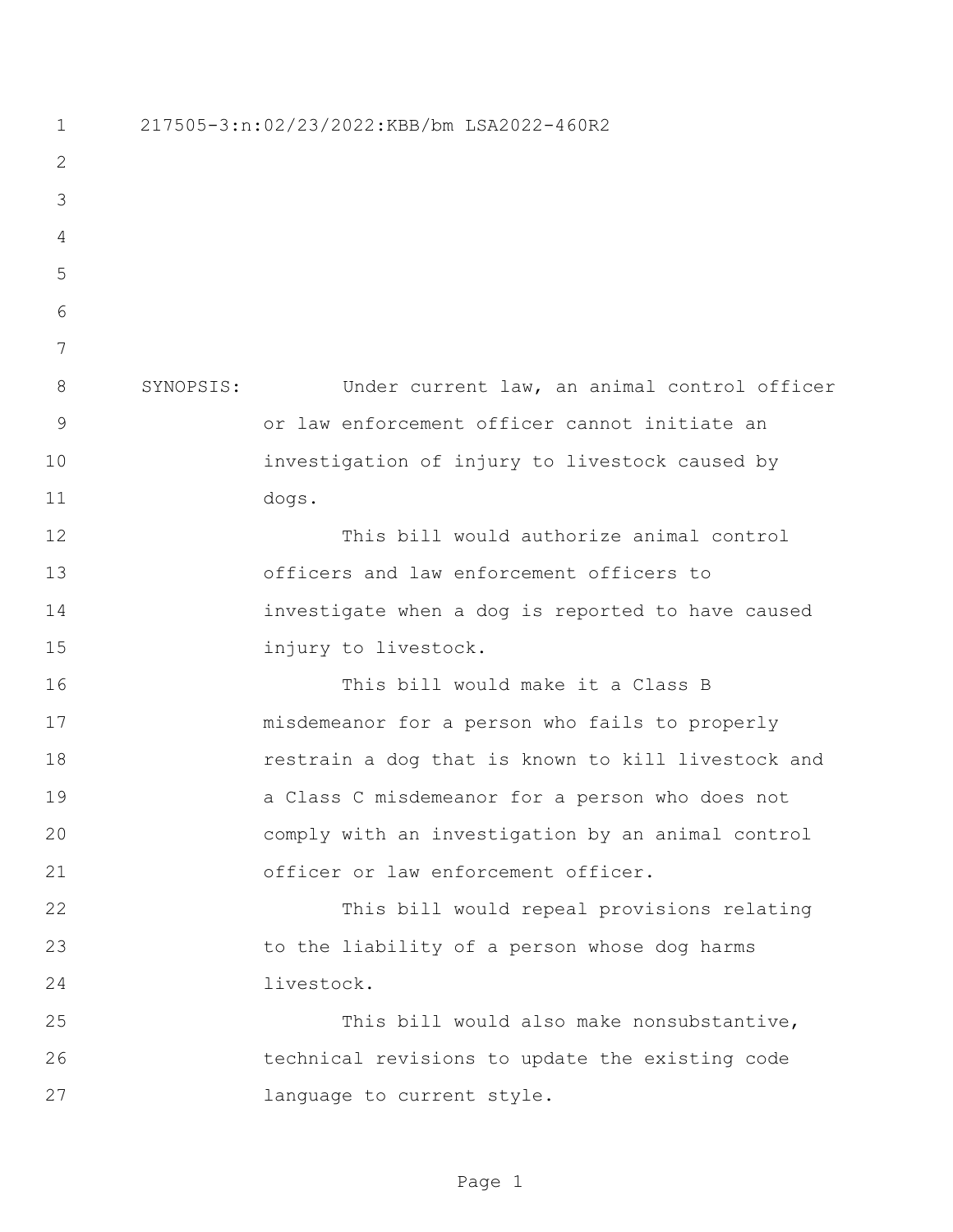Amendment 621 of the Constitution of Alabama of 1901, as amended by Amendment 890, now appearing as Section 111.05 of the Official Recompilation of the Constitution of Alabama of 1901, as amended, prohibits a general law whose purpose or effect would be to require a new or increased expenditure of local funds from becoming effective with regard to a local governmental entity without enactment by a 2/3 vote unless: it comes within one of a number 10 of specified exceptions; it is approved by the 11 affected entity; or the Legislature appropriates funds, or provides a local source of revenue, to 13 the entity for the purpose.

 The purpose or effect of this bill would be to require a new or increased expenditure of local funds within the meaning of the amendment. If this 17 bill is not enacted by a 2/3 vote, it will not become effective with regard to a local entity unless approved by the local entity or until, and only as long as, the Legislature appropriates funds or provides for a local source of revenue.

 A BILL TO BE ENTITLED

## 25 AN ACT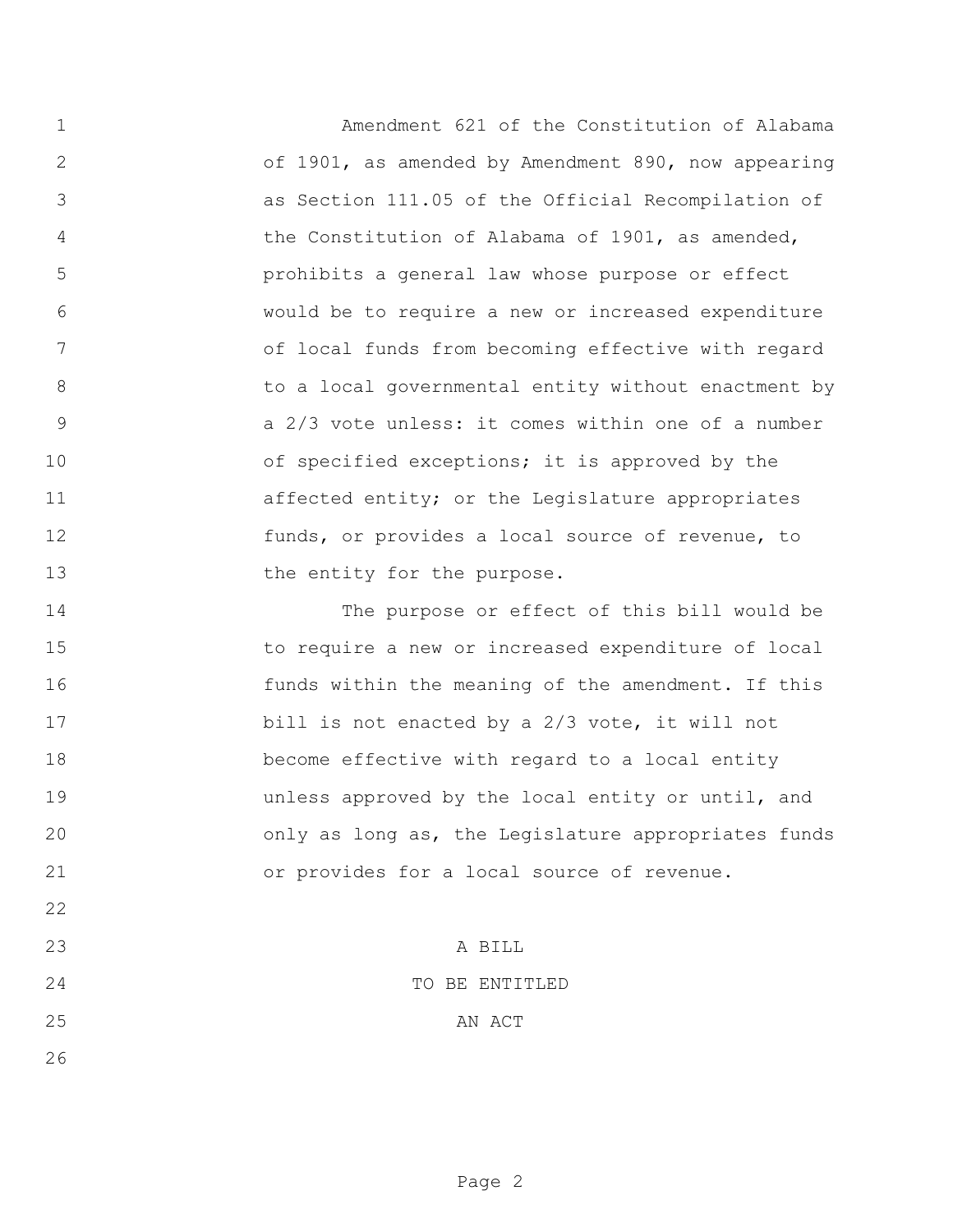Relating to livestock; to amend Sections 3-1-1 and 3-1-5, Code of Alabama 1975; to provide a private cause of action for damages to livestock caused by a dog; to authorize certain officers to initiate an investigation of injury to livestock caused by dogs; and to repeal Sections 3-1-4 and 3-1-6, Code of Alabama 1975, relating to liability of a person whose dog harms livestock; to make nonsubstantive, technical revisions to update the existing code language to current style; and in connection therewith to have as its purpose or effect the requirement of a new or increased expenditure of local funds within the meaning of Amendment 621 of the Constitution of Alabama of 1901, as amended by Amendment 890, now appearing as Section 111.05 of the Official Recompilation of the Constitution of Alabama of 1901, as amended. BE IT ENACTED BY THE LEGISLATURE OF ALABAMA: Section 1. Sections 3-1-1 and 3-1-5, Code of Alabama 1975, are amended to read as follows: "§3-1-1. "No person shall keep any dog which has been known 20 to kill or worry sheep or other stock without being set upon 21 the same. Any person knowingly keeping such dog is liable for 22 double the value of all stock killed or injured by such dog, 23 such damages to be recovered by the owner of such stock before 24 any court of competent jurisdiction and no (a) As used in this section, "owner" means a person having a right of property in a dog, who keeps or harbors a dog, or who has a dog in his or her care or acts as the custodian of a dog.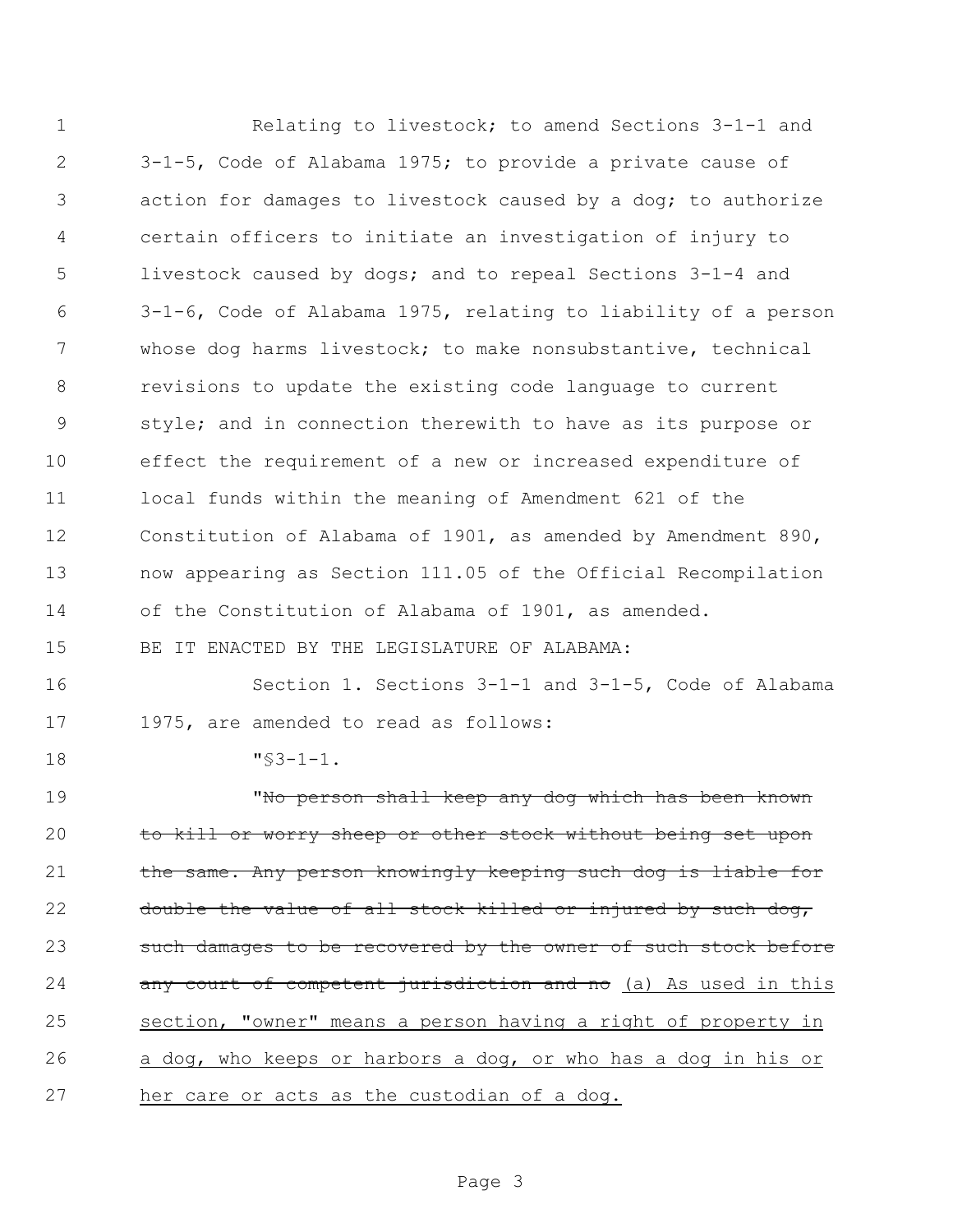| $\mathbf 1$   | "(b) (1) The owner of any dog that kills or injures            |
|---------------|----------------------------------------------------------------|
| $\mathbf{2}$  | livestock while the dog is not on the premises of the owner    |
| 3             | shall be liable for damages to the livestock caused by the     |
| 4             | dog. A person whose livestock is killed or injured as provided |
| 5             | in this subsection may bring a civil action in a court of      |
| 6             | competent jurisdiction to recover damages. The court may award |
| 7             | actual damages, compensatory damages, punitive damages, or     |
| 8             | injunctive relief. A prevailing plaintiff shall be awarded     |
| $\mathcal{G}$ | attorney fees and costs. The court shall award double damages  |
| 10            | if the court finds that the owner of a dog knew or should have |
| 11            | known the dog has killed or injured livestock on a previous    |
| 12            | occasion.                                                      |
| 13            | "(2) The owner of any dog that the owner knows or              |
| 14            | should have known has killed or injured livestock while the    |
| 15            | dog was not on the premises of the owner shall be responsible  |
| 16            | for keeping the dog secure or restrained in a manner that does |
| 17            | not allow the dog to kill or injure livestock while off the    |
| 18            | premises of the owner. A violation of this section is a Class  |
| 19            | B misdemeanor.                                                 |
| 20            | "(c)(1) An animal control officer may initiate an              |
| 21            | investigation when a dog has been suspected of harassing,      |
| 22            | harming, or killing livestock.                                 |
| 23            | "(2) An owner of a dog that is the subject of an               |
| 24            | investigation pursuant to this section who refuses to          |
| 25            | surrender the dog to an animal control officer or law          |
| 26            | enforcement officer, upon the request of the animal control    |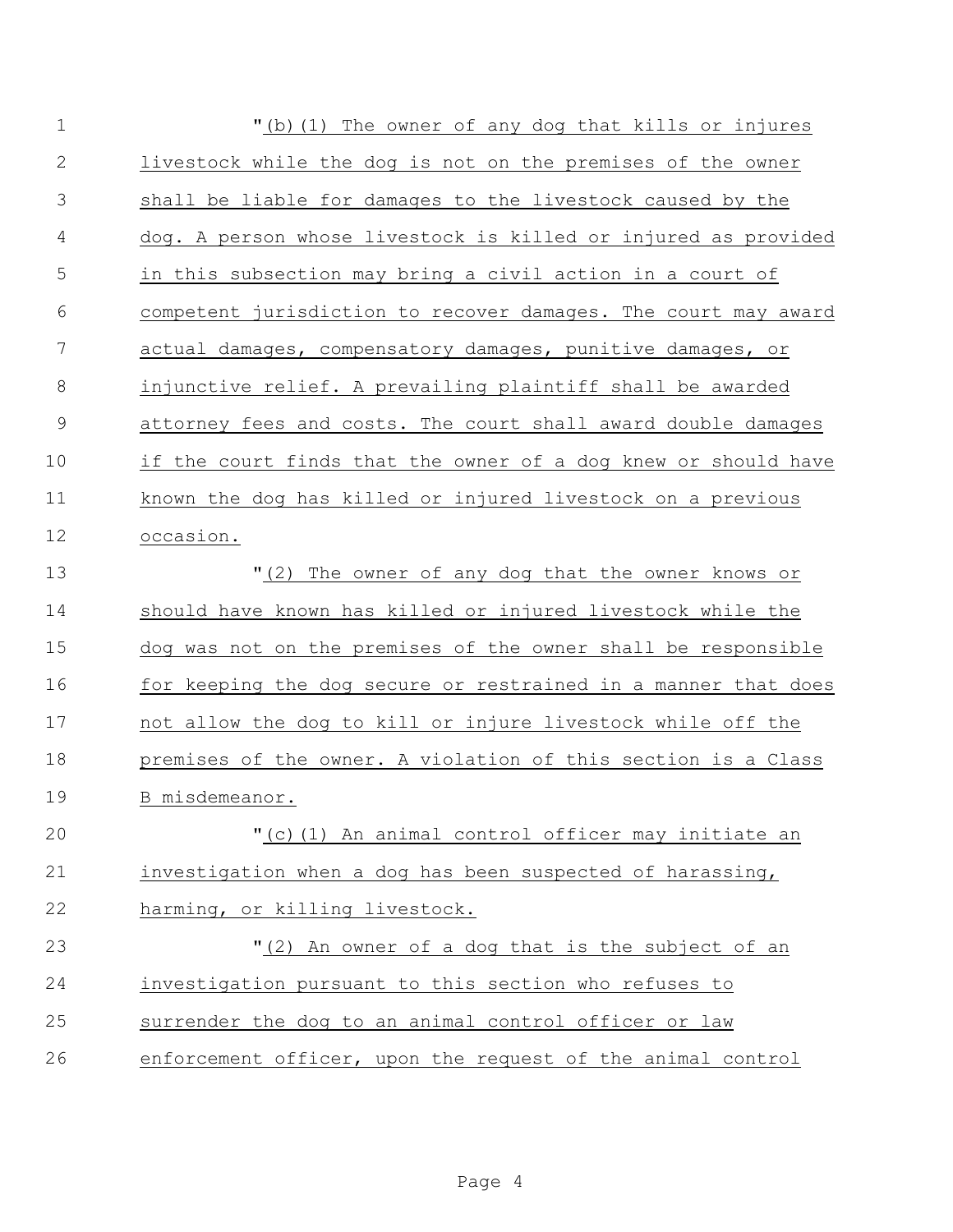officer, as defined in Section 3-6A-3, or law enforcement officer, shall be guilty of a Class C misdemeanor.

 "(d) No action shall be maintained against anyone 4 for killing such a dog while the dog is in the act of killing or injuring livestock.

 $\text{''}\$3-1-5$ .

 "(a) Every person owning or having in charge any dog or dogs shall at all times confine such dog or dogs to the limits of his own premises or the premises on which such dog or dogs is or are regularly kept. Nothing in this section shall prevent the owner of any dog or dogs or other person or persons having such dog or dogs in his or their charge from allowing such dog or dogs to accompany such owner or other person or persons elsewhere than on the premises on which such dog or dogs is or are regularly kept. Any person violating 16 this section shall be quilty of a Class B misdemeanor and 17 shall be fined not less than \$2.00 nor more than \$50.00.

 "(b) This section shall not apply to the running at large of any dog or dogs within the corporate limits of any city or town in this state that requires a license tag to be kept on dogs nor shall this section apply in any county in this state until the same has been adopted by the county 23 commission of such county."

 Section 2. Sections 3-1-4 and 3-1-6, Code of Alabama 1975, relating to liability of an owner whose dog harms or kills livestock, are repealed.